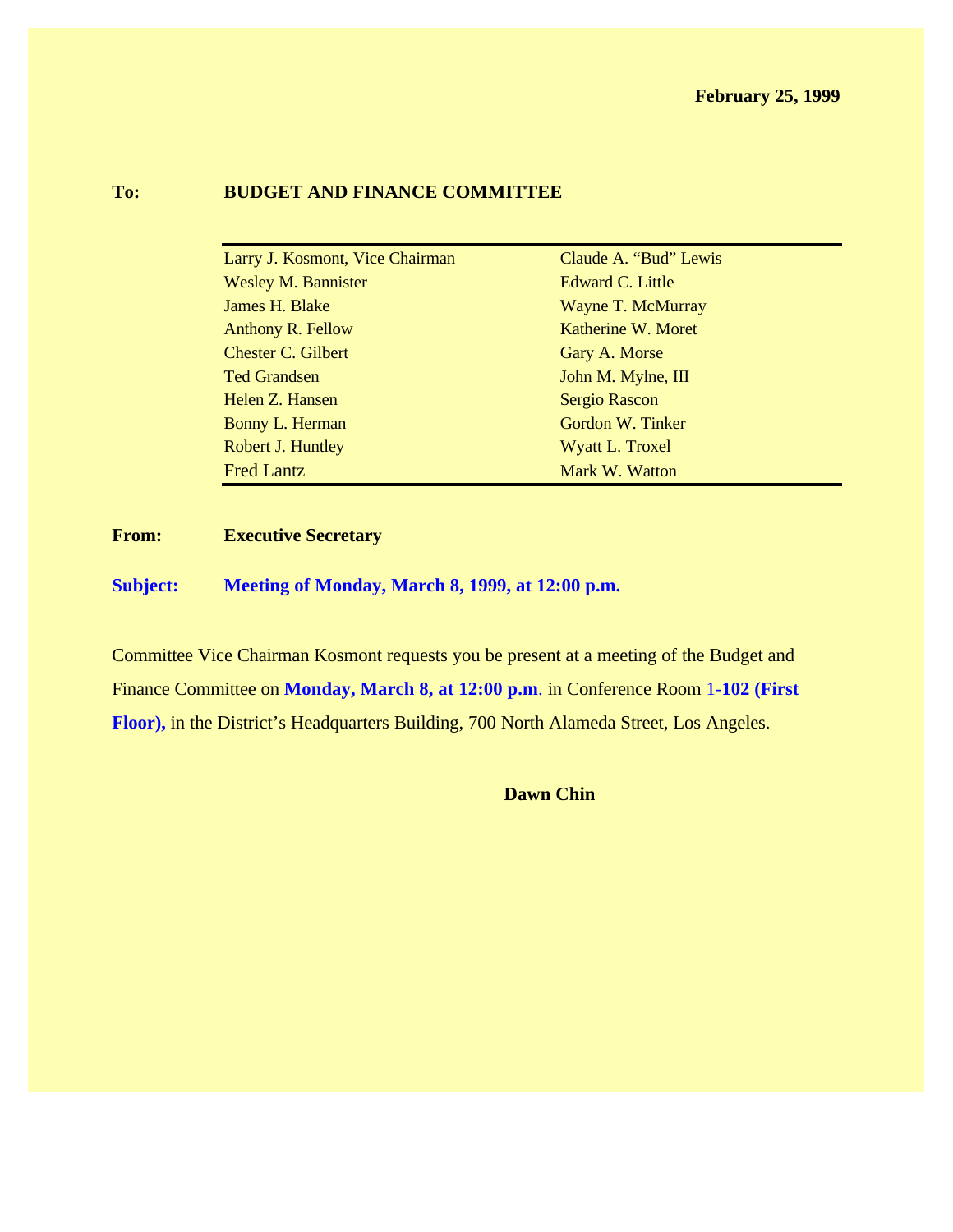# **AGENDA**

## **BUDGET AND FINANCE COMMITTEE MEETING WITH BOARD OF DIRECTORS\***

## **March 8, 1999**

#### **12:00 PM**

MWD Headquarters Building • Room 1-102, 1st Floor • 700 N. Alameda Street • Los Angeles, CA 90012

**\*The Metropolitan Water District's Budget and Finance Committee meeting is noticed as a joint committee meeting with the Board of Directors for the purpose of compliance with the Brown Act. Members of the Board who are not assigned to the Budget and Finance Committee may attend and participate as members of the Board, whether or not a quorum of the Board is present. In order to preserve the function of the committee as advisory to the Board, members of the Board who are not assigned to the Budget and Finance Committee will not vote on matters before the Budget and Finance Committee.**

- **1. ADDITIONS TO THE AGENDA** (As required by Gov. Code, § 54954.2(b).)
- **2. OPPORTUNITY FOR MEMBERS OF THE PUBLIC TO ADDRESS THE COMMITTEE ON MATTERS WITHIN THE COMMITTEE'S JURISDICTION** (As required by Gov. Code, § 54954.3(a).)

#### **3. CHAIRMAN'S MONTHLY ACTIVITY REPORT**

**4. APPROVAL OF THE MINUTES OF THE REGULAR MEETING OF THE BUDGET AND FINANCE COMMITTEE HELD FEBRUARY 8, 1999**

#### **5. REVIEW OF FINANCIAL STATEMENTS**

- a. Report of investment activity
- b. Executive financial summary

#### **6. CONSENT CALENDAR ITEMS - ACTION**

None.